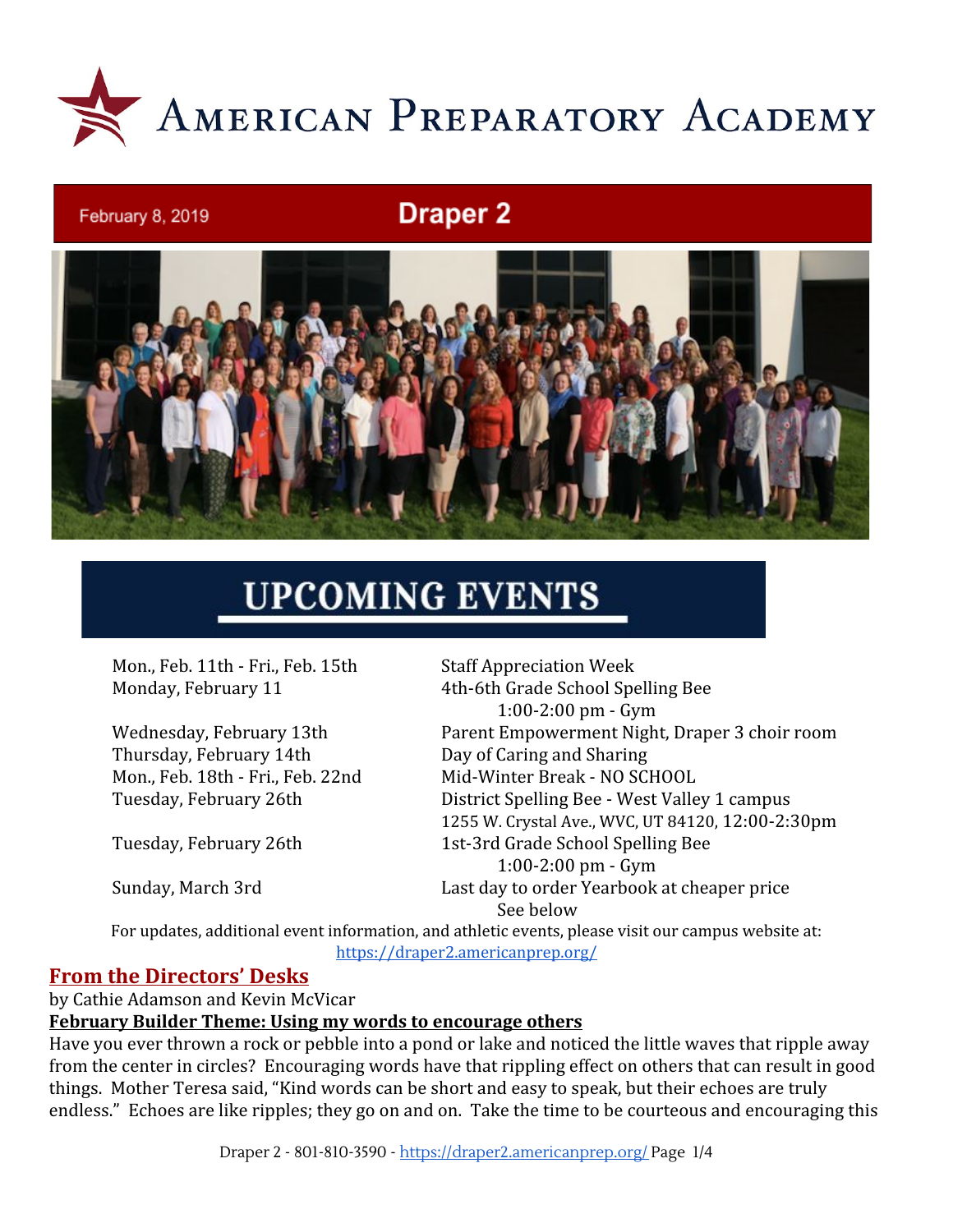

week by honoring someone's accomplishment, expressing gratitude for something they say or do; offering a hug or a smile; or taking time to listen. One of my favorite examples of courtesy is having students hold the door open for me at school. Remember, encouragement doesn't just enhance the lives of others, they create ripples in your life as well by strengthening your relationships, building trust, and spreading good cheer.

# **Valentines Day**

From our Parent/Student Handbook -

Valentine's Day (February) — We encourage students to show they care by doing good deeds for others all during the month. Often, the school participates in a school-wide service project during February.

*If students wish to exchange valentine cards or treats (completely optional) they may within the following guidelines: · All classmates must be included in the giving. · Any treats must be non-food or wrapped as they will be placed in backpacks to be enjoyed at home.*

We have purchased white lunch sacks for each student to put their Valentine cards in. They will be distributed to each homeroom teacher and given to the students on Thursday, February 14th.

# **Snow Day Make-up Day**

Our snow make up day for this past Wednesday, February 6th will be on *Friday, March 8th.* That day was scheduled to be a full day off to accommodate Parent Teacher Conferences. We will dismiss school on Friday, March 8th at 12:15/12:30/12:45 pm and hold Parent Teacher Conferences Thursday, March 7th, 3:00-7:00 pm and Friday, March 8th, 12:00-4:00 pm.

# **Family Support Organization - VOLUNTEER OPPORTUNITIES!!!**

By: Nicole Harman

We would like to thank everyone who has helped the FSO in the past few months. The help has been greatly appreciated! Staff Appreciation Week is going to be great!

Along with staff appreciation, we will also have the Spelling Bee and at the beginning of March, we will have a dinner for Parent Teacher Conference. Any help you can give would be greatly appreciated. <https://www.signupgenius.com/go/70A0D4EA8AB2FA4FE3-ptcdinner>

# <https://www.signupgenius.com/go/70a0d4ea8ab2fa4fe3-spelling>

Mark your calendars for Tuesday, March 26th and join us anytime between 5-9 pm for a fundraiser night at Cafe Zupas, Draper location. Look for more information on this even after we get back from Winter break.

# **Don't miss the next Parent Empowerment Night!**

We are looking forward to talking about a highly requested topic at our next Parent Empowerment Night! Utah has been ranked 5th in the country for the highest Teen Suicide Rates. Draper 3 Counselors will be covering Mental Health, Suicide Prevention & Self-Harm. We will discuss warning signs, prevention, intervention and what parents can do to support these concerns. It's never too early to be educated on this matter. We look forward to seeing you there!

# **WEDNESDAY, FEBRUARY 13TH AT 6PM IN THE DRAPER 3 CHOIR ROOM (3RD FLOOR)**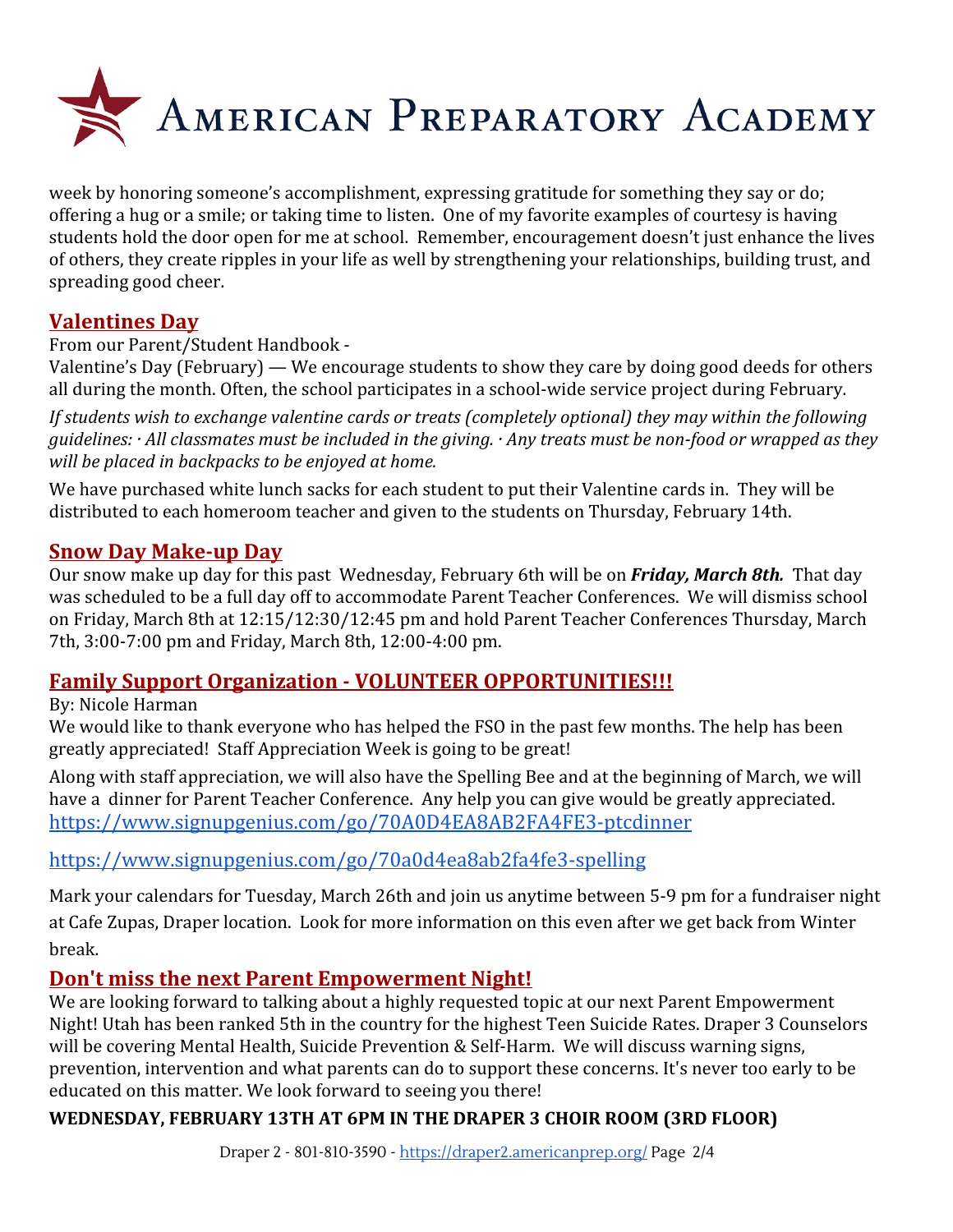

# **\*Keyboarding Passwords**

The login for the keyboarding program has recently changed for all 3rd-6th grades and students now log in to the Keyboarding for Kids program through their school Google account. This means the previous login and password information no longer works. If there is trouble logging in at home, please remind your student about this change. Any questions concerning the logins may be directed to the homeroom teachers.

#### **\*Morning Drop-off**

Please do not drop off your students until 7:30 am. There is not anyone here at school to watch your student before 7:30 am. The outside doors will be locked until that 7:30 am time. Also, please have your student and their backpack, lunch and coats ready when pulling into the drop-off zone. Please stay in the car and let your student get out quickly to limit the delay for those cars waiting to drop-off behind you. Thank you for your cooperation and consideration.

#### **Character Development**

#### by Mandy Brown

*\*\*Do you have a student who serves?* We are always looking to feature our amazing students on our Builders Bulletin Board. Please send pictures/stories to Mandy Brown if you want to share your students' generous hearts with our school. mandy.brown@apamail.org

#### *\*\*Thank you to our parent volunteers for our Celebrate events!*

\*sorry for the mistake in our newsletter in our 5th grade thank you list... we appreciate **NAOMI WOLFE** for helping us! (mistakenly printed the name Annie Wolfe)

6th grade parent volunteers: Brittney Baugh, Tanya Davis, Alicia Doyle, Kerri Enniss, Todd Friedli, Katie Harmon, Tana Headlee, Brenda Kearl, Jessica Lockwood, Sarika Mole, Hailey Slaugh and Bilinda Wong.

\*\*please know if I missed a name, I deeply apologize and GREATLY appreciate you!!!\*\* **Our parent volunteers are the BEST!**

*\*\*Curious about our next Ambassador event?* Mark your calendars for our final events of the year: March 21st, 5th grade from 12:30 to 3:00 and March 28th, 6th grade from 12:30 to 3:00. More information will be coming out after our mid-winter break.

#### **Carpool Corner**

Please display your carpool tags when coming to pick-up your students. These tags make it easier for staff to make sure you get in the correct pick-up zone. Please arrive at your designated pick up time and **not early.** Arriving early for your pick-up time clogs our pick up system and blocks the way for other parents trying to pick up their students. Thank you for your cooperation and consideration!

# **Love And Logic**

#### **Empathy: What is it Anyway?**

 Those familiar with Love and Logic know that empathy….sincere empathy….frames the approach. It's the hub around which the entire approach revolves. When we precede consequences with a sincere dose